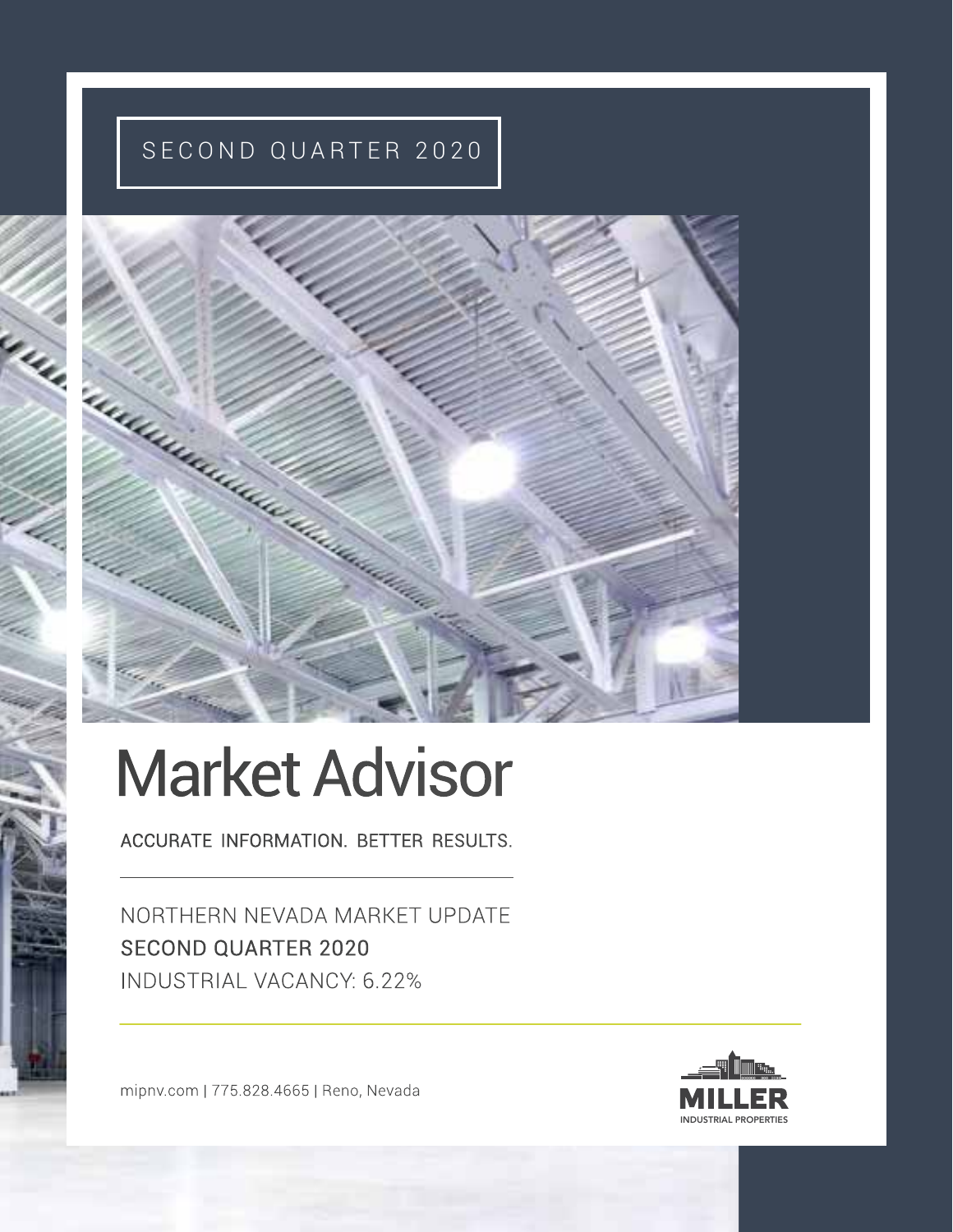#### 2020 MIDYEAR REPORT: Q1 & Q2 SUMMARY

The most common question our office has received recently is "How do you think the Covid-19 pandemic will affect our market and our economy, and when?" While an ideal market update would be completely devoid of any reference to Covid-19, ignoring the possible effects of the pandemic on northern Nevada's industrial real estate would be ignoring the gorilla in the room.

*"According to historians, pandemics typically have two types of endings: the medical, which occurs when the incidence and death rates plummet, and the social, when the epidemic of fear about the disease wanes" -New York Times, 2020.*

While the United States has not reached the medical end, we can't help but notice that the general public seems to have become impatient and frustrated with the pandemic and the "new normal" . We are all sick of seeing websites and businesses with their Covid-19 notices and new rules of operation. We are all weary of hearing the casualty and infection rates. We are all bored of staying home. And we are all very tired of wearing masks in public, standing six feet apart, and doing those awkward elbow bumps and air handshakes. This pandemic is as pervasive as the air we breathe, both literally and figuratively, and it's very impactful, so here goes.

What impact has the virus and subsequent pandemic had on the northern Nevada industrial real estate market? Only time will tell. The second quarter of 2020 encompasses the timeframe when we shifted from learning about the disease, to *acting* accordingly to new information on a daily basis. Offices, schools, and most businesses were shut down and we were all told to shelter at home. Virtually almost all business ground to a halt, including industrial real estate leasing and sales. While we are reporting a net absorption almost equal to the same quarter one year prior, mid to large sized industrial transactions tend to take between 3-6 months to finalize, so the absorption we report lags the actual market velocity by one to two quarters. The space absorbed in Q2 2020 is reflective of the deals that gained traction in late 2019 and the first quarter of 2020.

Q2 2020 will be referred to and remembered as "the quarantine quarter," while the impact of that initial shutdown and widespread uncertainty should be showing up in the absorption numbers for the final two quarters of 2020. It is interesting to note that while we saw little to no impact on square footage of industrial product leased in Q2, the number of completed transactions was roughly one-half the number of transactions done in Q2 2019. This shows us a slight reduction in the smaller transactions, that do not take 3-6 months to complete. However, in later Q2, many states began the process of reopening business and we started to receive more inquiries in our market and in response began conducting more tours with new protocols in place, such as video based virtual tours.

As we enter Q3, we are seeing a definite uptick in market velocity despite the big spikes in new CV-19 infections being reporting across

#### PERCENTAGE MARKET VACANCY WHAT DOES IT MEAN?



the country. Large, class A products seems to be getting the majority of the current action and even the equity markets are booming again so it seems the US economy cannot be held back, even now.

Through the first half of 2020, new construction was less than average and market returns (where tenants vacate space) were very low, with gross absorption at a moderate 3,000,000 sf resulting in a reduction of vacancy from to 7% to 6.22%. Pricing on all property sizes has been inching up over the past several quarters as demand has been steady in all size ranges. Demand is strong for the newest locations, which have continued to be absorbed as fast as they are built. Landlords are filling their vacancies with longer term, credit tenants - at, or very close to, asking rates. Prospect tenants who are looking to enter the market and are seeking anything less than a fiveyear lease term, those with shaky credit and financials, and start-up companies are finding it challenging to locate a landlord willing to accept them. This type of market results in landlords offering minimal concessions other than a bit of free base rent with five, seven, or tenyear terms. Some REIT's are cash heavy currently and not unwilling to fund some tenant specific improvements, amortizing the outlay into higher rent over the entire term. We are still in an owner friendly market where all transactions are based on term, tenant size, length of time in business, and credit strength.

Going forward, it's difficult to predict how willing institutional funding will be to venture into new \$40 million projects until we see a trend of virus decline and the economy showing signs of being less volatile. If those funding sources start to pump the brakes on their commercial real estate investment portfolios and if demand remains constant, we can expect a fairly rapid market shift with rising prices, even higher selectivity on tenants, and sudden class A space shortages.

**VACANCY**

size ranges.

Q1 2020: 7.05%

Q2 2020: 6.22%

Spotty inventory over some

# Quick Trends SECOND QUARTER 2020



Mild increase in lease rates.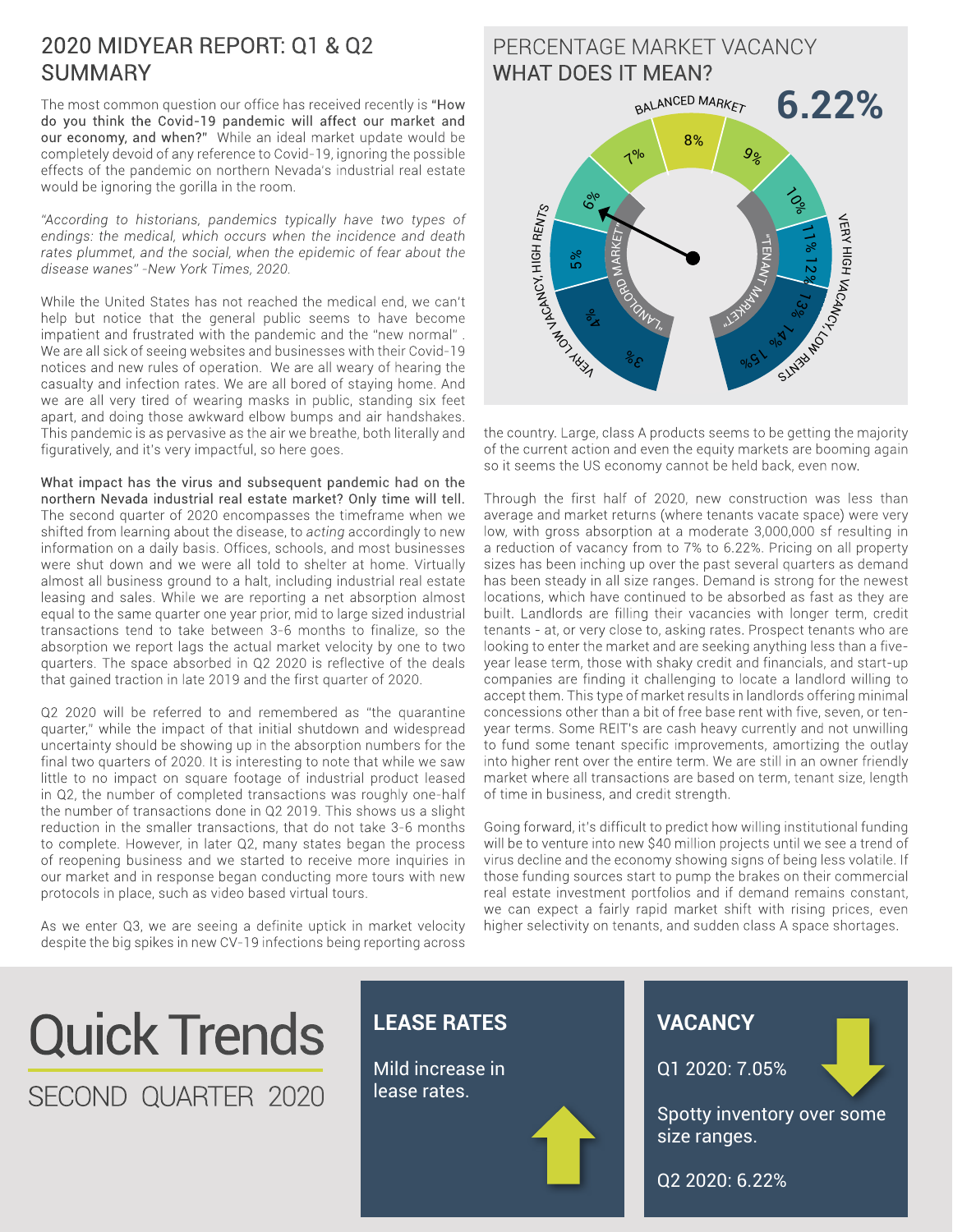# ANALYSIS



- 12% LOWER than Q1 2020 (7.05%)
- 21% LOWER than Q2 2019 (7.92%)
- 18% LOWER than quarterly 5-year average (7.55%)



# HISTORIC GROSS & NET ABSORPTION 5-YR NET AVG. GROSS 5,000,000 **NET** 4,000,000 3,000,000 2,000,000 1,000,000 0 -1,000,000 02.2017 01, 2020 .<br>دی لوی وروی وروی وروی فروی فراوی فراوی فروی در دی<br>دی لوی فن فنی فنی دن دن لوی فنی فنی فنی در ום בם בם<br>גום בים בם

#### CURRENT QUARTER NET ABSORPTION ANALYSIS



# Net Absorption: 1,393,896 SF

- 12.5% LOWER than Q1 2020
- 6% **HIGHER** than Q2 2019
- 20% LOWER than quarterly 5-year average

Net Absorption: The measure of gross absorption less the space that tenants vacated and the new, vacant construction.

#### **CONSTRUCTION**

Continued large buildto-suit and speculative construction.

### **MARKET VELOCITY**

Solid demands continue.



#### **OUTLOOK**

Balanced supply and demand.